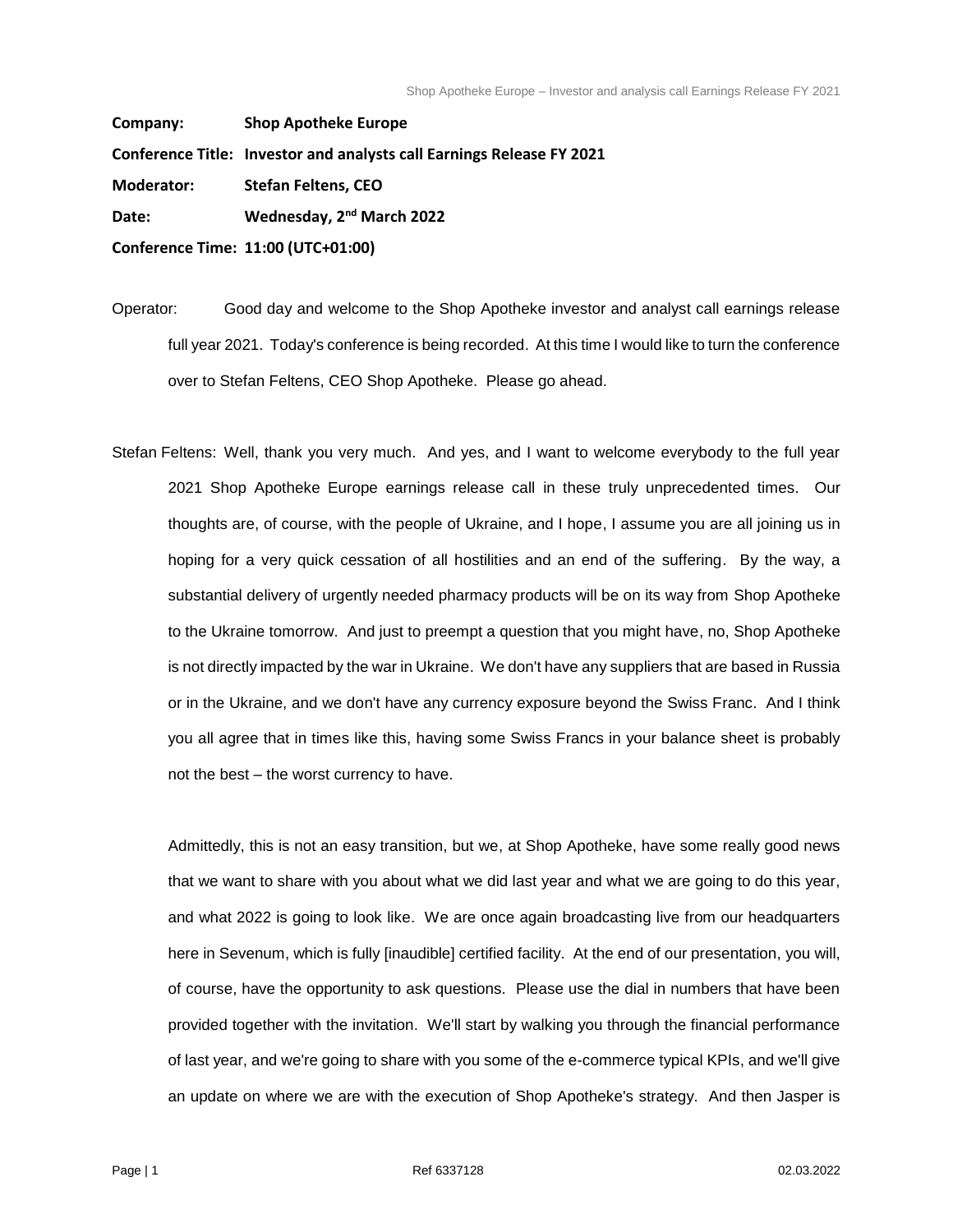going to conclude by sharing with you what the outlook and the guidance for 2022 and beyond is going to look like.

So how did we do last year? Last year, when I look back, it was a very good year for Shop Apotheke. We had experienced some challenges, but most importantly we overcame these challenges very quickly, and we marked an important milestone last year. We joined, I dare to say so, the club of sales billionaire last year with sales of €1.06 million. In total our sales were up by 9.5% in the national, went up our international segment by around 40%. That went up by around 4% in Germany. And I think that is a remarkable achievement. We significantly increased our market share in the nonprescription market, so our growth outpaced, that is probably not a surprise, the growth of the nonprescription overall pharmacy market in Germany last year, but we also, significantly, by a wide margin, exceeded the growth of the non [inaudible] pharmacy market in Germany. Based on our own estimates, by the way, the same is true for Shop Apotheke's other large markets, notably Austria, Belgium and Italy.

The adjusted EBITDA margin came in at a little bit more than -€5 million last year. This translates into an adjusted EBITDA margin of minus -0.5%. This compares to the last guidance that we have provided to the markets which was aiming for an adjusted EBITDA margin of -1.0%. Very important. We are a growth company and we grow through our customers. Our active customer base went up by 25% of 1.6 million. And by the end of last year we had reached an active customer base of 7.9 million. As of today, of course, we have surpassed the eight million mark by a significant margin. In terms of strategy execution, we remain fully on track, and we are ready for e-prescriptions. Of course, we're going to talk about all of these components more when it come to the strategy update with the conclusion of our move from our old pharmacy and our old distribution facility to our new headquarters which holds our new pharmacy and our new distribution facility. We are in a position to support the growth ambition of Shop Apotheke Europe in future. We certainly will have ample capacity over the next two years to participate in the e-Rx opportunity.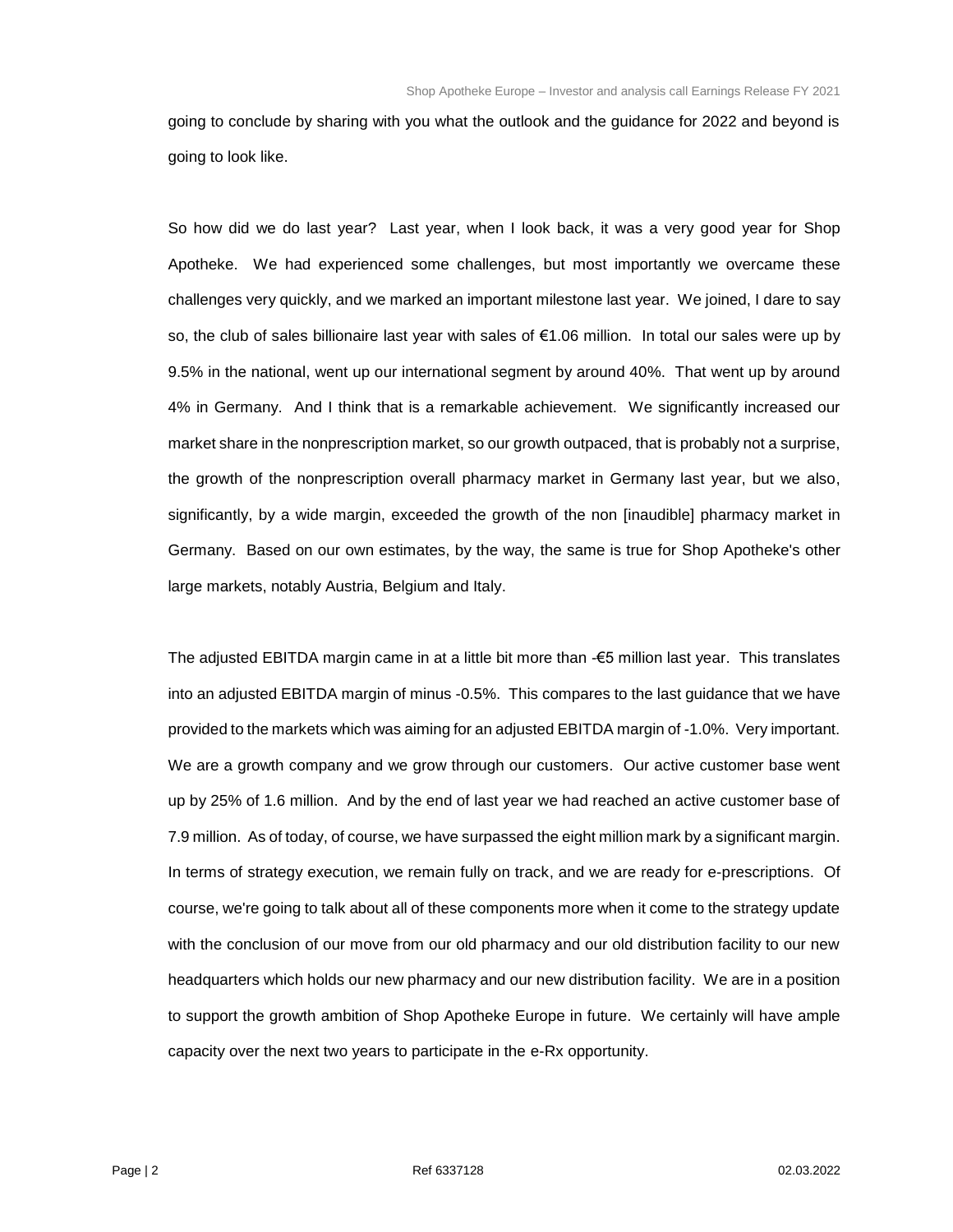With the acquisition of smartpatient and MedApp earlier last year, we significantly expanded our capabilities in the area of digital health services, with an emphasis, a focus on digital medication management. Since the middle of last year, in June, we are in a position to offer same day delivery services through our partner pharmacies under the label, Shop Apotheke NOW in all 13 metropolitan areas in Germany. By the way, late last year we also started our new service in Vienna, in Austria, and we are very excited about the launch of our own marketplace in Germany to be able to offer a much broader assortment of health care and beauty related products to our more than eight million customers.

So taking a closer look at our two reporting segments. You remember our total sales grew by 9.5% to over a €1 billion. Starting on the right hand side, our international segment, consisting, again, of Italy, France, Belgium and the Netherlands, grew by almost 14%, exceeded sales of €200 million last year. And that segment requires a little bit of a closer look. In total, we grew sales by 4%, by almost 4%. But you see a very different picture when you split the total growth into the non-Rx segment and the other Rx segment. The non-Rx segment grew at, I think we can say, a healthy pace of 18% percent. And please keep in mind, for several months last year, around the middle of the year, we were capacity constrained. Our growth would have been significantly higher, even higher, if we have not been capacity constrained. We gained market share in the non-Rx online market Germany. On the Rx side, we see a different picture. Our sales decreased by a little bit more than a third. Admittedly, the impact of the Rx bonus ban, which came into effect in December 2020 had a more severe impact than we had anticipated. But we also want to state clearly the only driver behind the decline of our Rx business was indeed the Rx bonus ban. We can say this with certainty because we saw a decline in our business with publicly insured patients in Germany. But the business with privately insured patients, where we can still pay the average bonus, continued to grow last year. We remain convinced that the Rx bonus ban is a violation of European law, and this will have to be resolved – in all likelihood, this will have to be resolved through the legal system.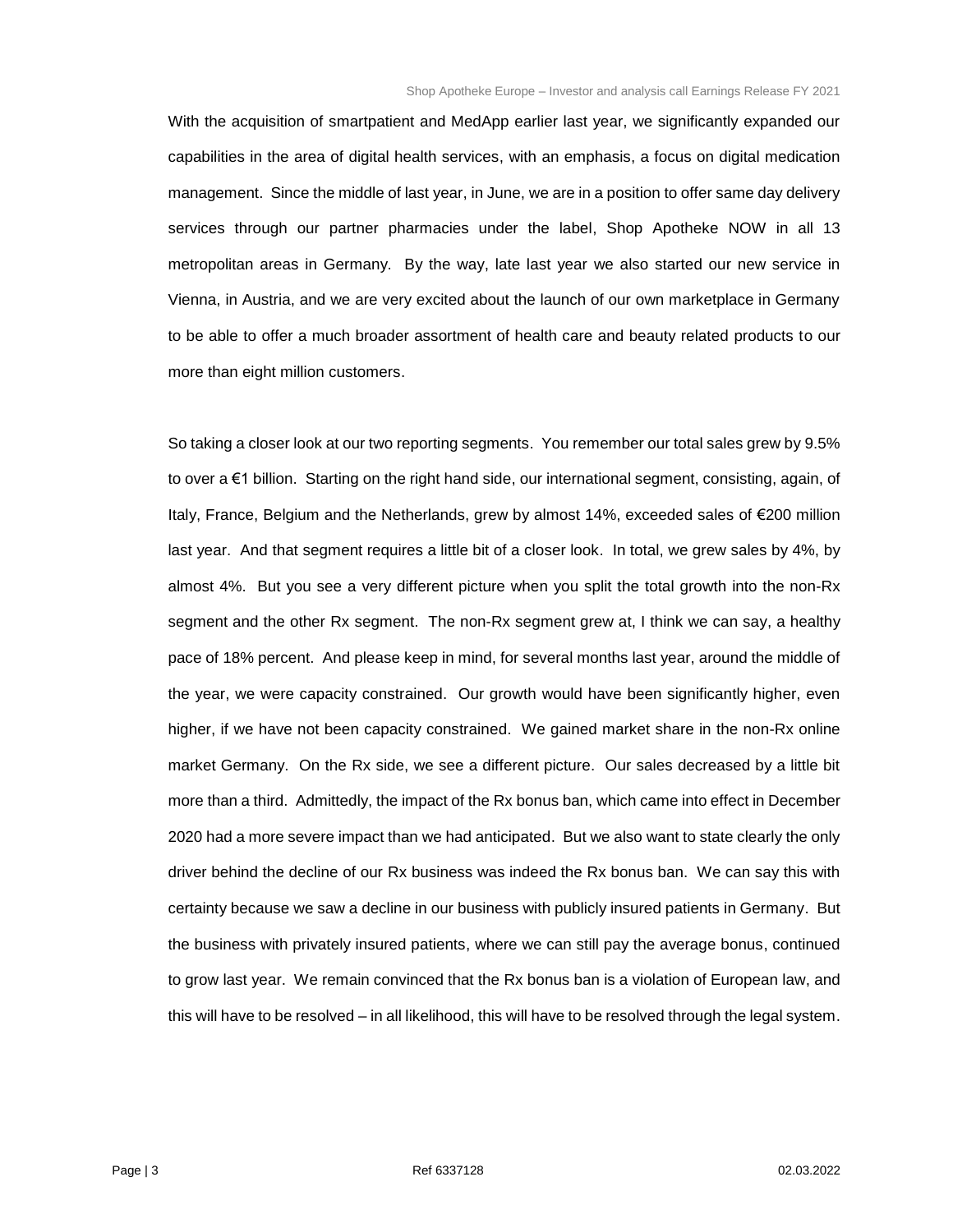So looking at a couple of e-commerce typical KPIs, we already talked about our customer growth, I just want to emphasize the gray blocks that you see on the left hand side that lead you from the 6.3 to the 7.9 million active customers at the end of last year. The biggest block here is Q4. We have Q4 in terms of customer growth, new customer growth was indeed a record quarter. We gained more than – we gained around half a million active customers. This is on par with Q2 2020, in Q2 2020, you remember, this was the first Corona quarter. We also gained around half a million customers. So Q4 last year, a record setting quarter. Our Net Promoter Score average 68 across the year. If you compare Net Promoter Scores across industries, you know that this is still a very, very strong score, a bit below 2020. Of course, our ambition is to get back to the 70 and beyond in 2021. Our average shopping basket value of AOV, average order value, dropped from a little bit more than €66 to a little bit more than €61. The almost exclusive driver behind the drop of our AOV was the reduced share of our Rx business. And if you follow Shop Apotheke, if you have followed Shop Apotheke for quite some time, you know that our average order values of Rx order are significantly higher than the average order values of our non-Rx orders.

So taking a quick look at our web traffic, the green line indicates the total number of visits to all of our websites and to our apps. You see a steady increase in the middle of last year. Again, that was the time when we were capacity constrained. We had to reduce our online marketing in order to manage the number of incoming orders to an amount, to a number, that we can actually handle. Again, you see a steady increase in December. In November and December we were at or above six million visits per week. And then we see another spike at the beginning of the year when we got to seven million weekly visits and beyond. The blue bars indicate the growth of our web traffic in comparison to the exact same week last year, a very similar picture. You see a re-acceleration of our growth since the beginning of last year. In Q4 we were between 30% and 40% percent growth over – compared to the same weeks a year ago. By the way, you see a drop in the growth towards the end of the year. The only reason for this drop was because Christmas last year fell completely on a weekend. [Inaudible], Jasper.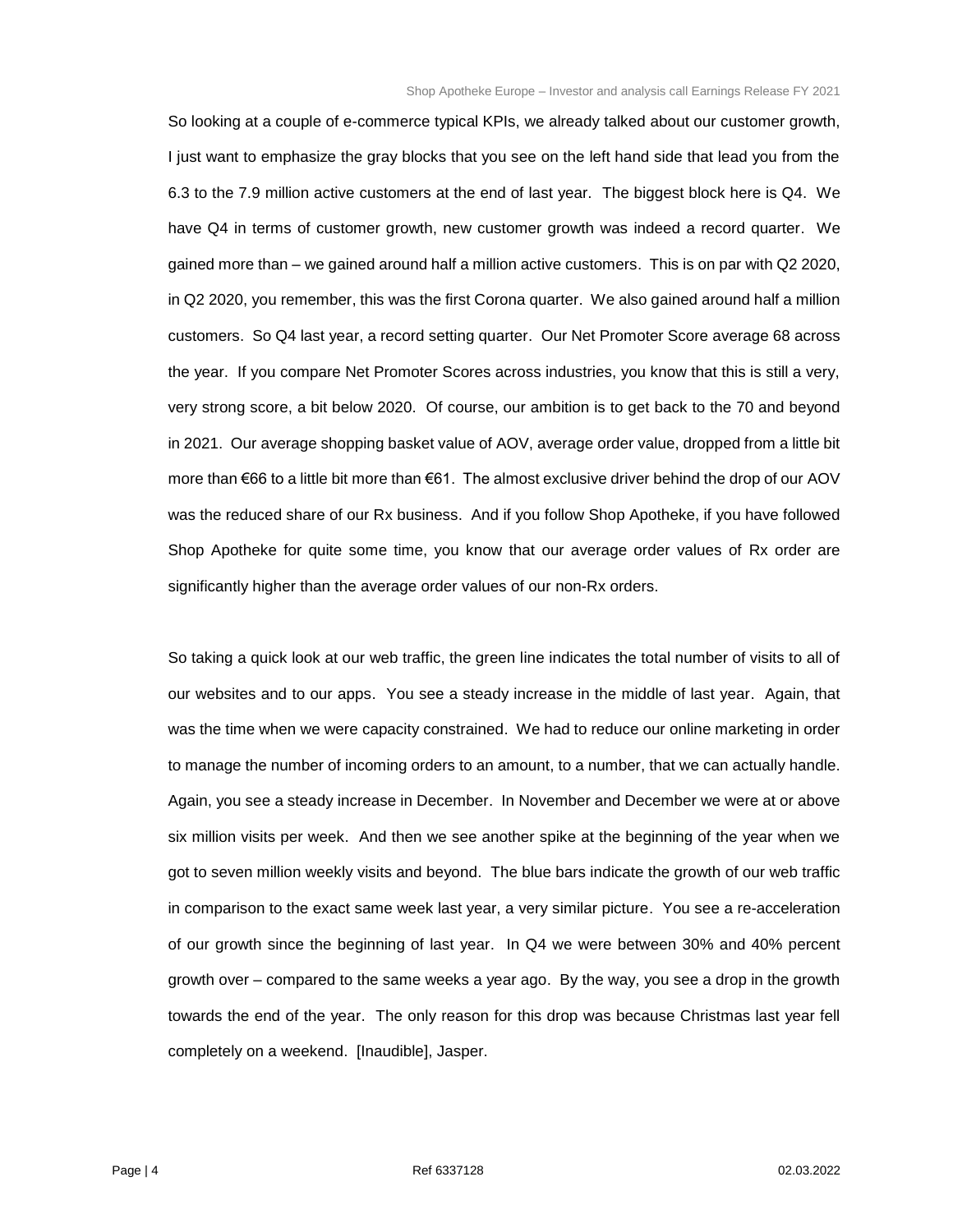Jasper Eenhorst: If you can go one slide back there. Yeah, just the last comment, if you look at the blue bars, the year over year growth, the fact that on the left side it is higher, that is because [inaudible] when there was no Corona in Europe the year before. That's why the growth was very high.

Next thing, thanks a lot. Yeah. And this has left in total, all those customers have led the total to close to 20 million customer orders that we processed and delivered in 2021. In the graph, you're seeing years with the quarters, you see the growth. But most prominent on this slide, you see the huge increase not only year over year or quarter four 2020 to quarter four 2021, but we are most proud of the fact of the acceleration from quarter three 2021 to quarter four. We were able to leave the low point behind us and vary a bit. Each quarter last year has more than 80% of the orders coming from returning customers, so that is a very healthy level. And on the next slide, we see what those 20 million customers have brought us in financials.

So this is the normal slide we always look at with the key financial numbers from sales up to and including the adjusted EBITDA. Again, to not repeat too many of the numbers, but we achieved, last year, sales of €1.06 billion, which was a growth in total of 9.5% percent. In Q4 our year over year growth was 8.8%. And if we just go one level deeper, then you see that everything [inaudible], which was in total €970 million or 90% of our total sales in 2021 was increasing for the full year by 22%. And, actually, the growth was increasing in Q4 from 22% to 24%. And the only reason why total growth was lower is the impact of the Rx decline, as we have already talked about.

[Inaudible], we achieved with an improved gross profit margin that was in quarter four 1% higher than the year before, but later I have a bridge for the full year, 2.5%. Selling and distribution is including marketing, and that's the reason for the increase. The main reason for the increase in Q4, as we reflect with the release of the Q3 numbers, [inaudible] we use more marketing. In the end, you see, we get a better performance and we were guiding for – and it resulted in the big increase of market shares traffic to our website and more customers. Administrative costs as a percentage of sales were 3.1% of sales for the full year, and in quarter four that 3% of sales, it was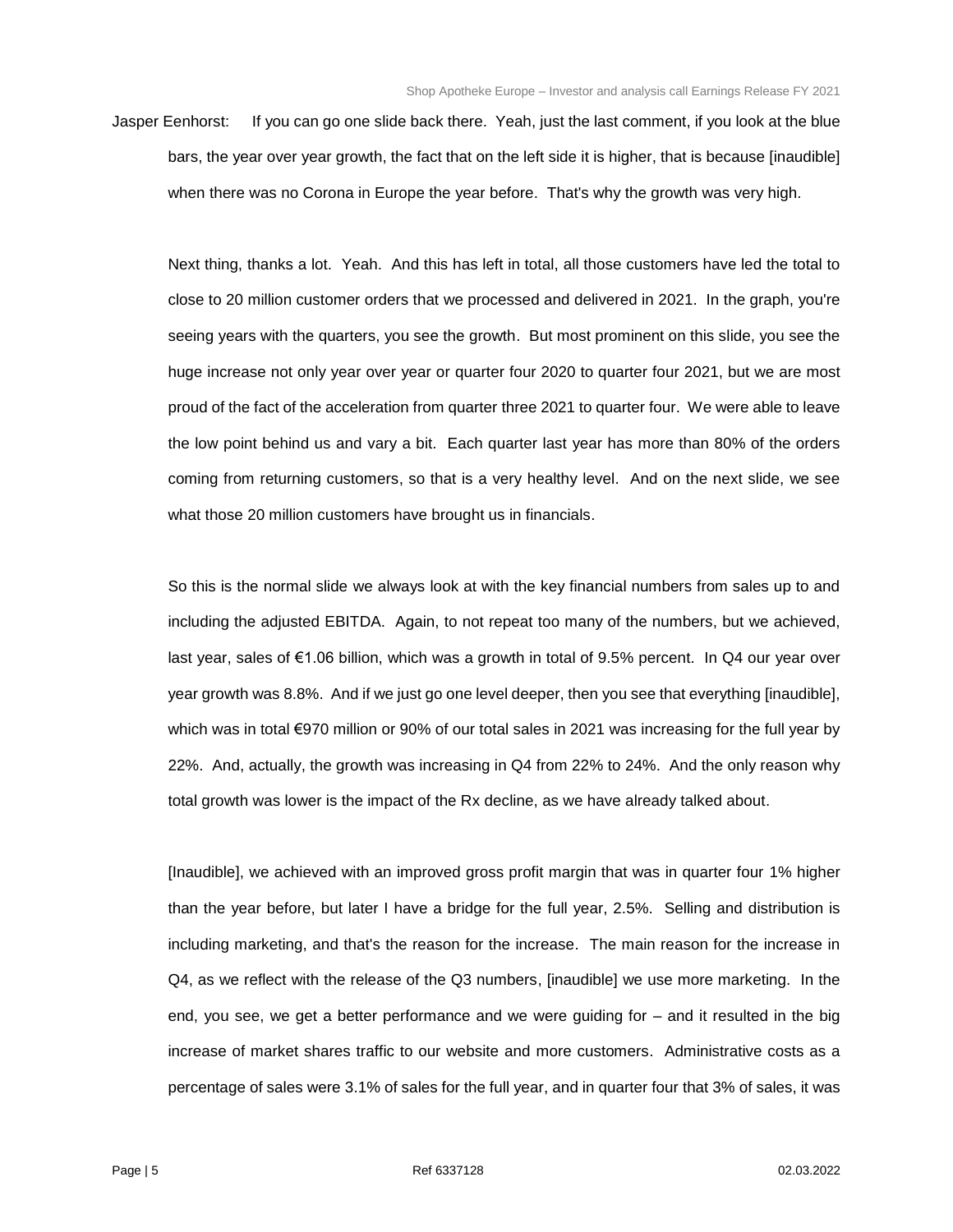year over year flat. If you add all the numbers I was just quoting together for the full year, you get to the -5% adjusted EBITDA for the full year or minus -0.5%.

This slide also allows me to explain to you that there is a relatively large adjustment in the core four numbers of €2.5 million. This, to me, is not a relevant item, but I will explain very clearly what it is. First of all, we are always very conservative with our adjustments. It's only the non-cash element of the employee stock option program, as you probably know, it's the limited external expenses related to projects. So that was actually [inaudible] 2020, but now there is [inaudible] in this quarter four. And the only reason for it is that in the 2021 business acquisitions we did buy 100% of the shares of MedApp and smartpatient. We included, in the deal structure, regular earn outs in the coming years. And one of the criteria there is that the former staff need to stay employed. And because of that, if you apply the accounting rules of IFRS 3 very strictly, you have to expense for those. Despite the fact that in pure in nature, it's a purchase price and that's also fully supported by our accountants. So because this is distorting our numbers, we adjust for that in the event for [inaudible] EBITDA. So nothing to do with [inaudible] write offs. They are solid acquisitions we did that we apply here the black and white best approach to account for those contingent earn outs that were part of the purchase price.

All in all, let's go through the more relevant thing, €1 billion of sales and adjusted EBITDA slightly better than our latest guidance. This is a lot of visualization of the elements we have within Shop Apotheke. Of the prior slides we just had, on the vertical axis is the adjusted EBITDA margin and on the horizontal axis it's the sales growth. So where do you want to be? In the upper right growing fast and profitable. Now, what's in your face on this slide is that even in 2021, where we had some challenges, the core of our business, at the moment, the [inaudible] growing very fast, 18.1% and profitable. So that stuff, that's the normal race. If you go to the left side, the only one that was growing negative was the paper rates, which you also see that the profitability of paper is slightly better than the average and it will be even better with [inaudible]. So as of the moment that[inaudible] will kick in, we expect that this level of paper, it will grow, it will move to the upper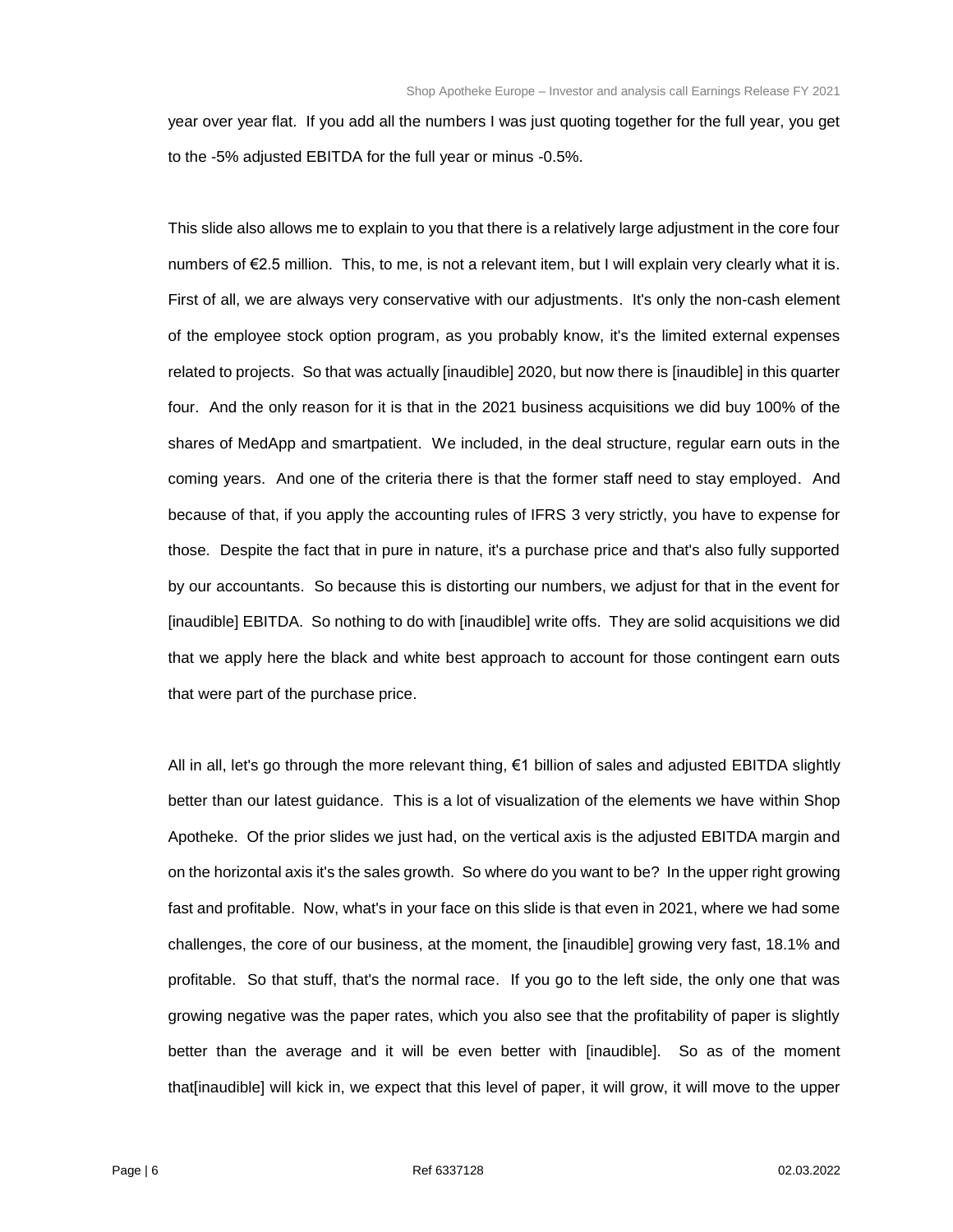right of the diagram very fast. International, the blue one is growing even faster than the national average that [inaudible] 18%, international was growing 40%. And the only reason why it does is as a negative adjusted EBITDA is still because the unit economics are the same as they are in the [inaudible]. But scale is leading to a lower density throughout the entire value chain and to higher cost as a percentage of sales. So that's growing very fast with attractive unit economics that we are investing in growth there, and we're still smaller than we are in the Dutch region. Both Dutch and international has the benefit that we have own brands there, own brands with a high margin and growing very fast. Our most prominent on brand is [inaudible] care. And the last thing I want to say on this slide, if you look to the total right, so things growing even much faster, that's our investments in additional future growth margin drivers and USP[?] drivers for us as a company. All in all, these slides, in 2021, the core of our business growing really fast at positive adjusted EBITDA margins. Next slide, please.

The gross margin for the company was up 1%, we discussed that already for, I think, the eighth consecutive quarter. We can report that the sourcing year over year, there was a significant positive impact [inaudible] from country and our assortment, and other is mainly the [inaudible] repeat of negative corona related assortment items we had in 2020. But also, year over year, we see that our media income is increasing even faster than our sales did increase, so an improvement of our gross profit margin.

And on the next page, please, here's the SID[?] for the full year, an increase of 4.8%, which is a very significant increase of our cost. Of course, we had an exceptional year in the year 2020, which was the first Corona year. But looking into the details, there are two things about that. First of all, the increase in marketing. We were cycling the very attractive 2020 year and we had our issues, as we talked about already, this year, and we accelerated successfully away from that from Q3 to Q4, and that's explaining what you're seeing marketing here. In [inaudible] elements are impacted by a lower average basket. Shipping, the cost did not increase per parcel. The international is growing faster than our [inaudible] is growing, and it's the low basket that suggests that.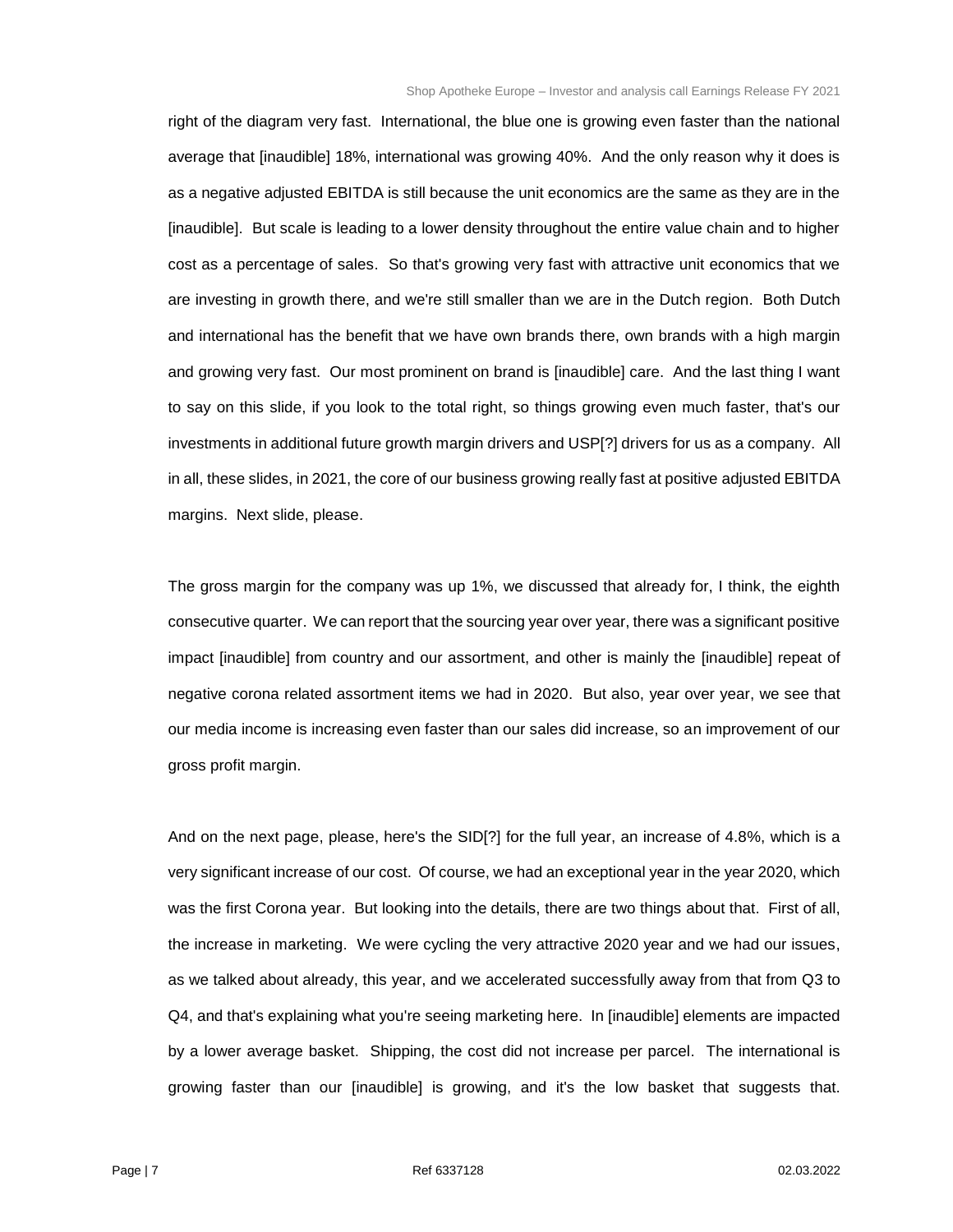Operational labor makes total sense. We were operating two facilities last year when we were shifting to the new location. We also increased our wages that with the efficiency that we have in the new building, we are confident to offset that in the near future. Next one, please.

[Inaudible], we started the year with a total of €128 million of cash and other short term cash balances. By the way, the year before, €113 million, so increased from €113 million to €128. And throughout the year 2021, we had a total operating cash flow of a positive €12 million. The operating result was minus -€70 million, but we drove through programs, the payables and receivables position successfully. So we have an inflow from working capital movements of €29 million, -€70 million plus €29 million a [inaudible] operating cash flow. Then we had our elevated level investments in this building with a new facility, it's general IT, and it's, of course, the acquisitions of MedApp and smartpatient. Besides that, we have the intro of a new convertible bond a little over a year ago with the 0% [inaudible] of 230. So at the moment, we spent the cash balance of €282 million. [Inaudible].

Stefan Feltens: Thanks, Jasper. So shifting gears for a few moments talking about strategy, so Shop Apotheke Europe, of course, we had taken some important steps on our strategic journey last year, and will continue on our path from a pure online retailer to Europe's leading truly customer centric e-commerce platform. I'm sure you've heard the description, this wording, before, today we want to take the opportunity to add a little bit more color, what does it mean when Shop Apotheke about their platform. So we want to put it all in one picture because we emphasize the  $-$  it also emphasizes the importance of the milestones we reached last year, starting with medication management, an important part of our platform concept with the acquisition of smartpatient, with the acquisition of MedApp early last year, we certainly bolstered our capabilities in the area of digital medication management, enabling our customers to better manage their medication therapy, at the end of the day, to yield better health outcomes. In Q4, smartpatient also introduced its first disease specific modules enabling, allowing the users to better understand their disease and to better manage their disease, again, aimed at generating, yielding better health outcomes.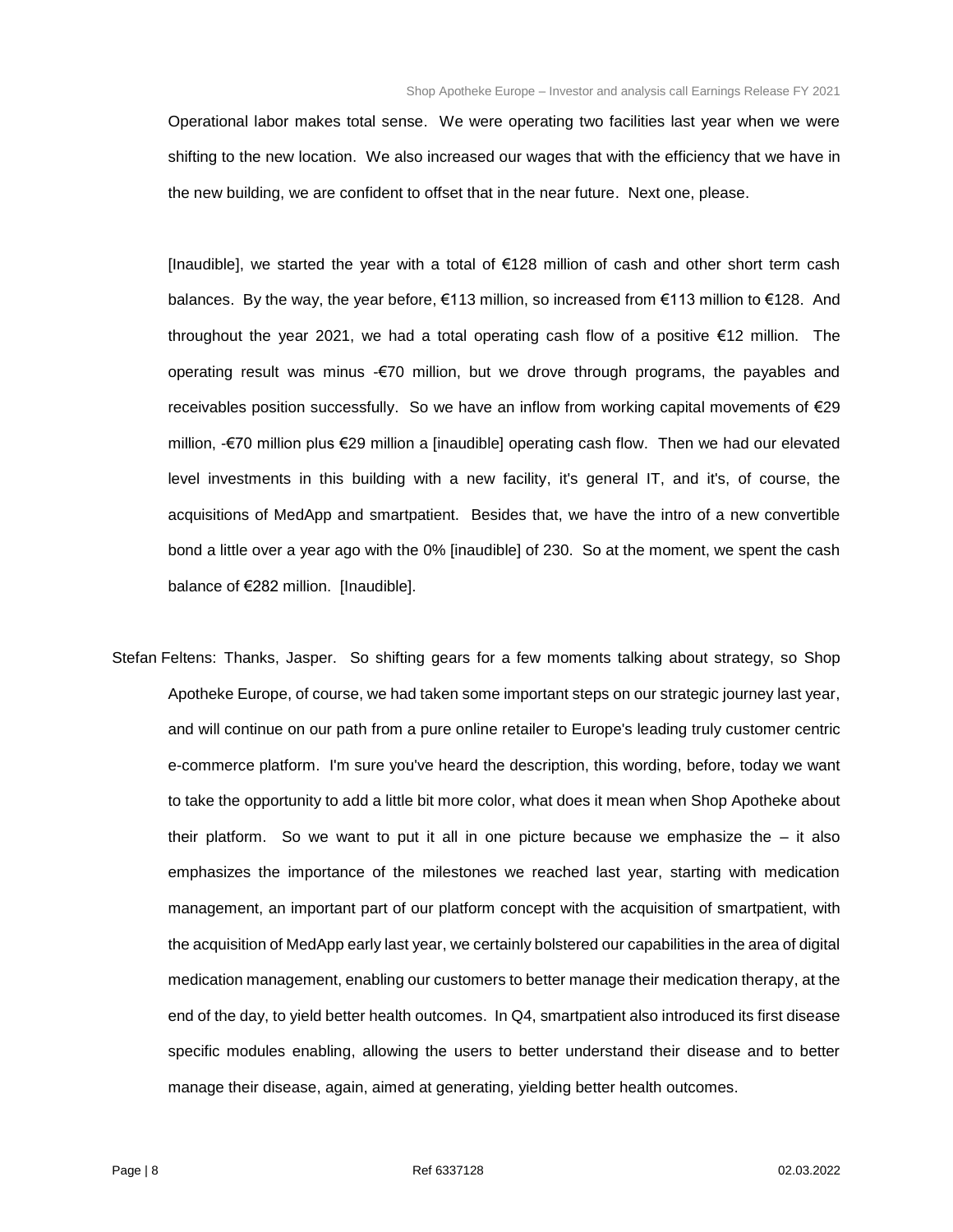In terms of our NOW service, I already mentioned it, covering 13 areas, this is becoming an increasingly important part of our platform, and we'll talk more about this in a moment. Our online doctor services, we are cooperating with one of Europe's leading telemedicine and online doctor service provider, Zava. We have been working with them now for over two years. I think that is a very beneficial cooperation for both sides. By the way, we have purposefully decided to cooperate with online doctor service providers instead of fully integrating them. That gives us more flexibility in the future, because we have the option to work not just with one online doctor service provider, but with several of them if we choose to do so. Resulting from this cooperation, this means that customers of Shop Apotheke through our platform, through our web shop can now obtain a consultation, a medical online consultation, with Zava. Customers that are using this opportunity are already today sending hundreds of prescriptions to Shop Apotheke that we can dispense.

The marketplace, we're going to talk more about this. We launched it last year. We are very excited, will be a key contributor not just to Shop Apotheke growth, but also to our bottom line in the future. Our own brands, Jasper already talked about this, we have now four owned brands. We acquired new three functional foods, some dietary products under the brand [inaudible], they're developing nicely. We introduced [inaudible] which focuses on pharmacy products, including OTC medication. And just a couple of weeks ago we introduced our next line of own brand products under the name of [inaudible], our first truly sustainable beauty and care line of products. Of course, all of these brands, again, they're developing nicely, but they are generating significantly higher gross margins than third party products, and these products can only be purchased at Shop Apotheke, so it also helps us to increase the customer loyalty.

Talking about customer loyalty, our customer loyalty program, Red Points, is developing nicely. It's generating tangible benefits in terms of generating, yielding higher customer lifetime values for the customers that use Red Points with the customers that don't use Red Points. And Red Points is becoming more and more the bracket that encompasses all of the components of Shop Apotheke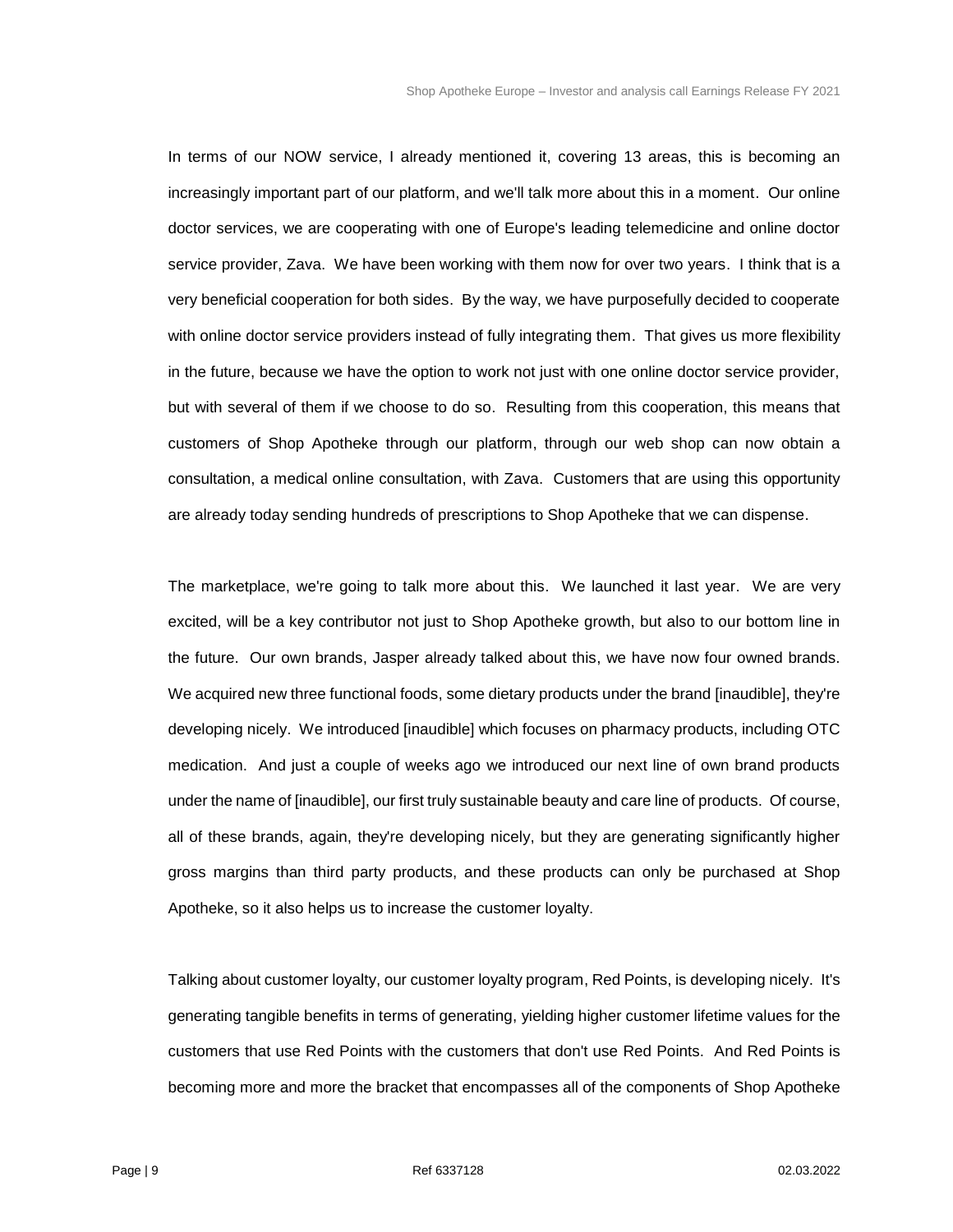e-pharmacy platform. And just to give you two examples of, okay, how do these various components interact? Users of our mind therapy medication management app, they can now start collecting Red Points by using the app. And, of course, these Red Points can be redeemed in our web shop. Another example, users of our NOW service through local partner pharmacies, they can now also buy [inaudible] products when they place NOW orders that will be delivered through our local partner pharmacies.

So a few more details about a couple of the components of our economic platform, starting with the marketplace, I already mentioned, we launched this last December. The objective is to offer our now more than eight million active customers a much broader portfolio of health care and beauty related products. We started late last year. Every day, every week, we are adding additional merchants and additional products. We have purposefully chosen the concept of an actively managed marketplace to ensure that high quality standards. By the end of this year – we started in Germany, Germany will grow substantially over this year and in the future. By the end of this year we will have launched our marketplace in at least one additional market and we will have prepared for the launch in additional markets over the course of this year. So we have a little a little video to share about our marketplace, so let's roll the video. Well, I hope you have enjoyed the insight into our marketplace. Of course, if you reside in Germany, please go to our website and see for yourself what we have to offer.

Another really important and increasingly important component of our pharmacy platform is, of course, our same day delivery service under the Shop Apotheke NOW label. As we've mentioned before, we are reaching now, through the NOW service, in 13 metro areas in Germany, 20 million potential customers. We launched our marketplace in the first non-German city late last year in Vienna. By the way, the NPS, the customer satisfaction of customers that use our NOW service is even higher than the already high customer satisfaction levels of customers that place their orders directly with Shop Apotheke. And really critical, more important, the network of NOW partner pharmacies is, of course, an important springboard for us in order to quickly respond and to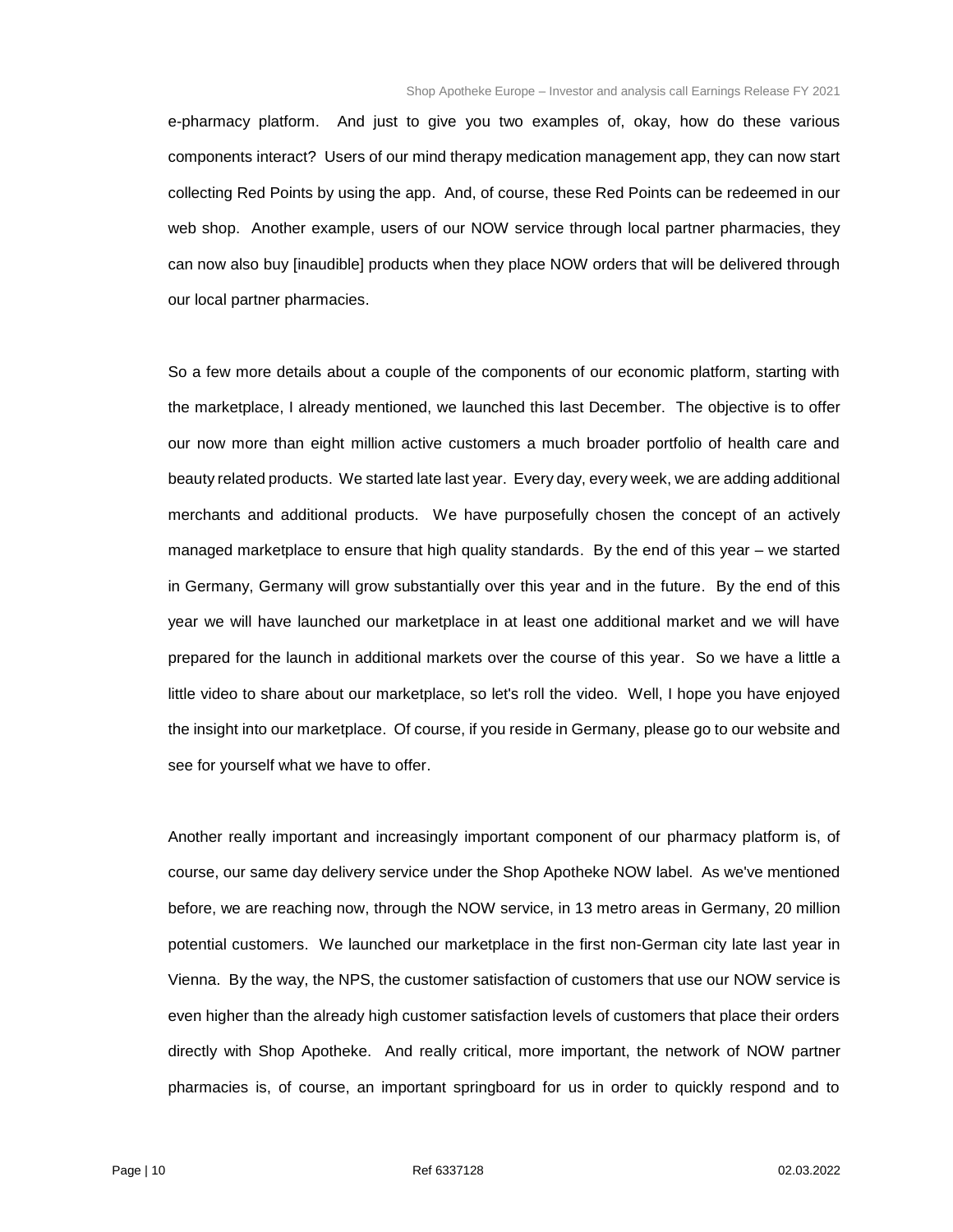anticipate changing customer expectations. So throughout 2022, we will strengthen the network of NOW partner pharmacies we already have. By the way, we will help some of them to scale up their businesses. And, secondly, of course, we are going to expand our offering in terms of additional options for existing partner pharmacies. And we are going to make our NOW service available in other areas as well.

Electronic prescriptions in Germany, and I know that it's something that's on top of mind of everybody, certainly also everybody at Shop Apotheke, so I want to share with you what is our view of the [inaudible] test phase that has been extended, as you all know, and what is the status of Shop Apotheke. Just to make this clear right at the beginning, we have been and we are ready for e-prescriptions in Germany at Shop Apotheke. Most of you probably know that in late January, the shareholders at Gematic[?] agreed on six predefined quality criteria. These quality criteria must be met in order to successfully conclude the test phase of e-prescriptions in Germany. I think, two days ago, 2,882 prescriptions had been redeemed, electronic prescriptions have been redeemed, through telematics infrastructure. The target in terms of the number of e-prescriptions that must have gone through the Gematic<sup>[?]</sup> telematics infrastructure is 30,000. This means 30,000 electronic prescriptions must have been issued by doctors, must have been dispensed by pharmacists and must have been reimbursed by statutory health insurance. Based on everything we heard from the political realm in Berlin, and that was very important, very reassuring for us. Everybody we talked to emphasized e-prescriptions remain a top priority because they are an important building block for the further digitalization of the health care system in Germany. Just one example, electronic patient file, which is another important component to digitize the German health care system, they are not going to be successful without e-prescriptions. So, again, everybody we have been talking to, and we are talking to a lot of people e-prescriptions remain a top priority. They need to come as quickly as possible. But once we go live with e-prescriptions on a broad scale, they need to be working properly.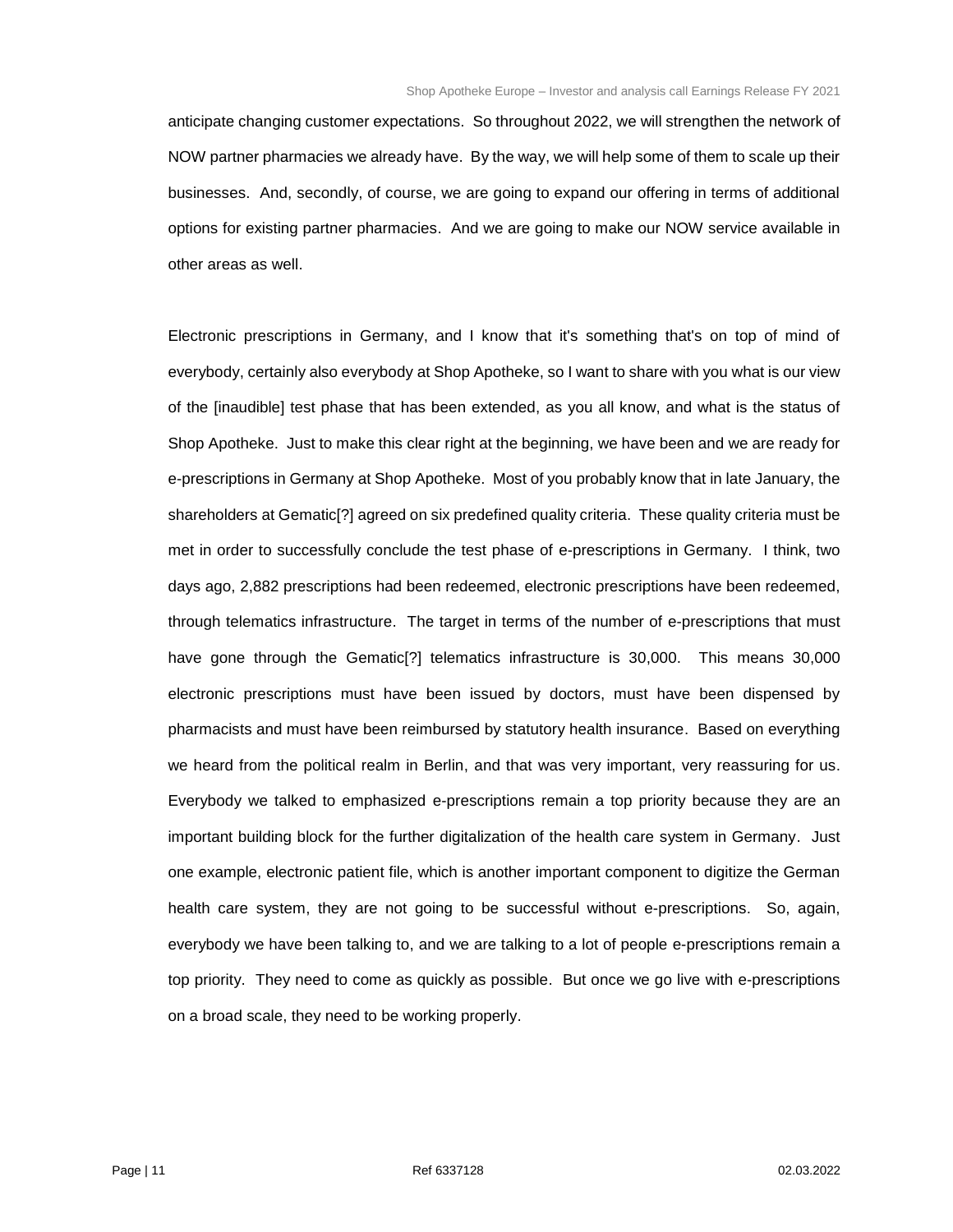If you follow Shop Apotheke for quite some time, you might remember that starting in October last year, Jasper and I, we communicated that we didn't assume a big [inaudible] of nationwide go live of e-prescriptions in Germany. At the time, we stated that our assumption was that we would see a significant surge of e-prescriptions starting around mid 2022. And, again, based on everything we are seeing in the Gematic[?] dashboard, everything that we are hearing from the people we talk to, we are still standing behind this assumption.

So how is Shop Apotheke doing? As of yesterday, we had processed 85 electronic prescriptions via the telematics infrastructure. The first e-prescriptions had been processed on, I think, Jasper, it was the 26th of October last year, has been processed on the 26th of October. Again, it's still a relatively small number. But more important, all of these e-prescriptions, the 85, they have gone through our processes from the beginning to the end. Everything is working. We have received reimbursement for these prescriptions not from one or two, but from 17 different statutory health insurance companies. And we have received these prescriptions through the patients, not from one, but from 18 doctors. So let me re-emphasize. Everything at Shop Apotheke in terms of eprescription is working. Once we go live, and for competitive reasons, of course, we are not disclosing all the details yet, our customers are going to experience a very convenient, a very compelling end to end customer journey. We're very confident once the customer experiences that end to end customer journey for e-prescriptions at Shop Apotheke, they will continue to send their prescriptions to Shop Apotheke.

Yes, I think we all understand, we all acknowledge that the nationwide introduction of eprescriptions is taking a little bit longer than we had all thought a year ago, but we remain confident, at Shop Apotheke, that e-prescriptions are going to happen in Germany this year. We are ready. And, honestly, we can't wait to get started.

Last but certainly not least, Italy. Italy, truly, it is a massive opportunity for Shop Apotheke. We all know Italy is a large pharmacy market. We're talking about €30 billion in terms of the total pharmacy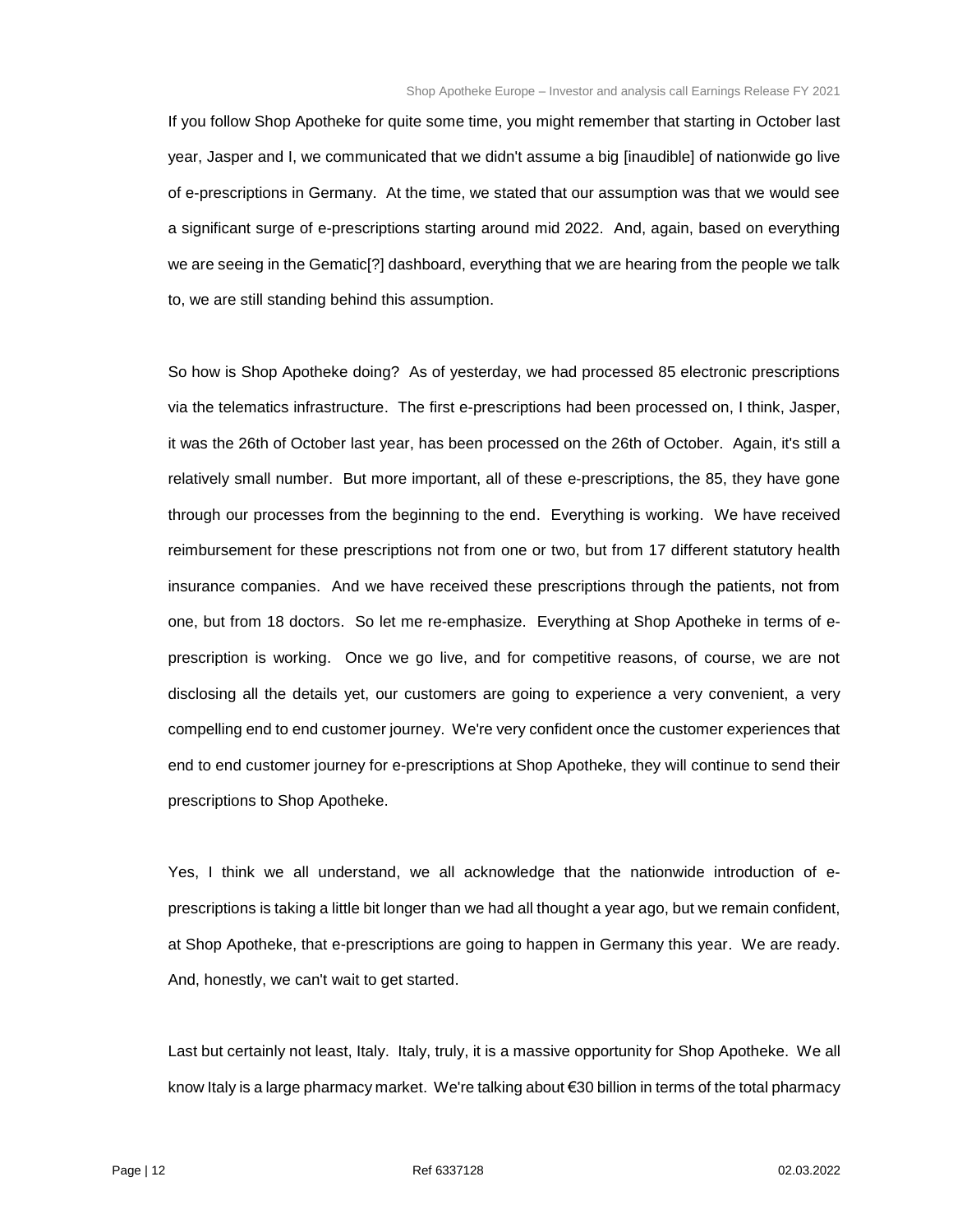market, that includes non-prescription but also prescription products. We started serving customers in Italy already in 2018 under the label, Shop Farmacia. Last year we more than doubled our business in Italy, and we have significant growth expectations going forward. Let me say differently. Italy will certainly be one of our very important growth drivers going forward. In order to serve our customers in Italy better, we have already announced, we already communicated that in Q3 we're going to open our second distribution facility, besides the facility that we are broadcasting from today in Italy, near Milan. Again, in order to better serve our growing number of customers in Italy.

One important benefit, in addition to serving our customers faster and better is, of course, that we significantly reduce the magnitude of  $CO<sub>2</sub>$  emissions because we no longer have to transport our products from suppliers in Italy to our pharmacy and distribution facility in the Netherlands, and eventually back to our customers in Italy. All of this, in the future, is going to happen within the boundaries of Italy. And, again, that is going to result in significantly reduced carbon emissions.

So I hope that we have been able to share with you a little bit of context in terms of what Shop Apotheke has done, what we intend to do. And hopefully you share our view that we have been on the right path and will continue to be on the right path by executing our strategy. Well, Jasper, what is 2022 and beyond going to look like?

Jasper Eenhorst: Yeah, thank you. Yes. Very happy to share with you our updated guidance. I will do that in three slides, and let us start with the broad picture. Our mid to long term adjusted EBIDA margin outlook is unchanged. It is an adjusted EBITDA margin in excess of 8%. And then, of course, the question is how do we get from the current level towards this level of in excess of 8%? And to quickly walk you through the drivers that we identify here, and starting with the top of the P&L with the gross profit margins. It's in the DNA of Shop Apotheke to provide very attractive price to our customers, and we will continue to do so. But at the same time, we are also seeing significant opportunities to improve our sourcing conditions, to have more direct sourcing, to improve the mix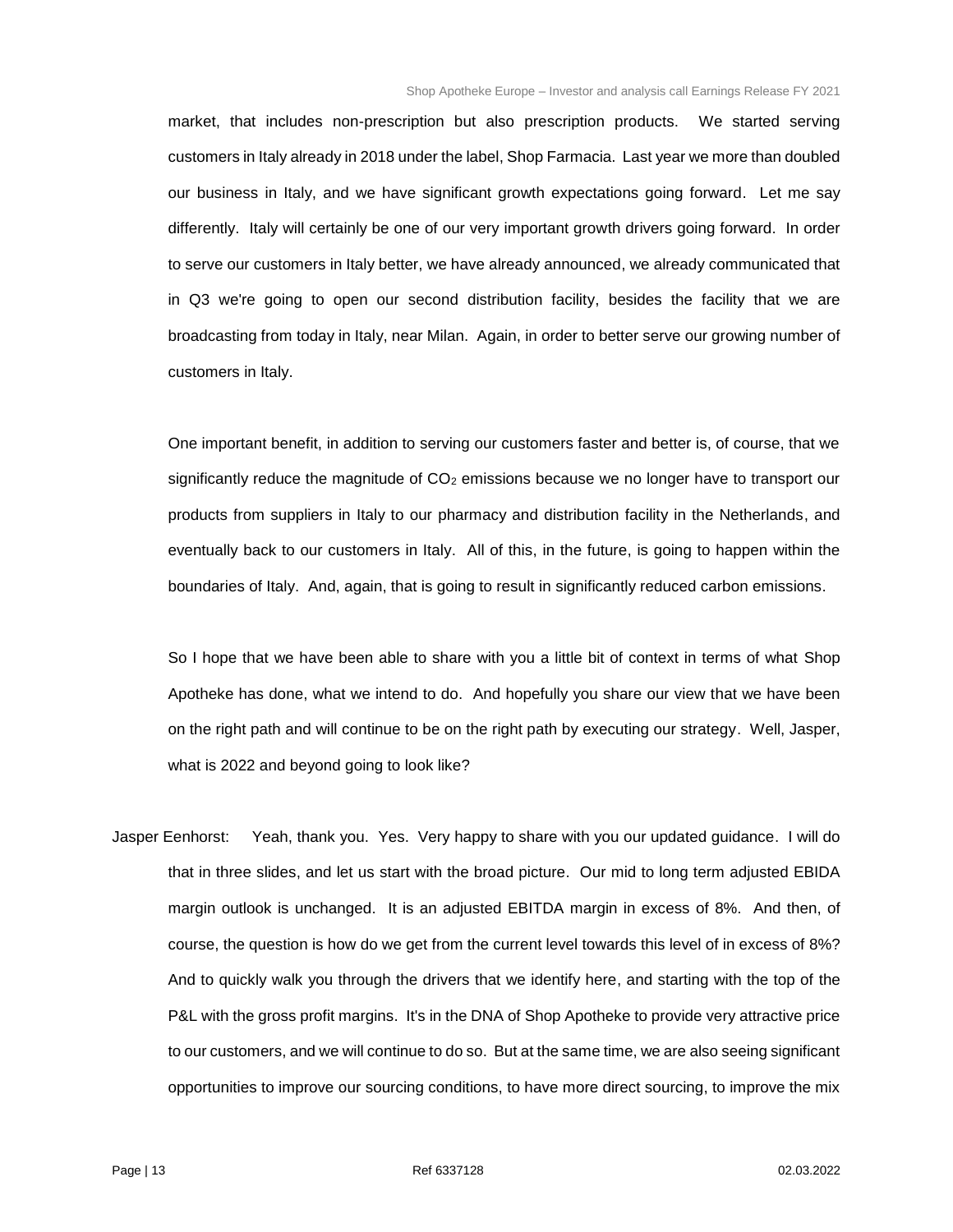of the product that we are selling, and also the impact of our own brands. So that is in a gross profit margin. And then to media income, media income is already a significant part of our P&L, but see that the strength that we are having with our unique positions in our main countries and with a high traffic to our websites and seeing a team that is working on media income at Shop Apotheke, we are convinced that media income growth will even outpace our fast growth ambitions in the coming years.

The [inaudible] marketing as a percentage of sales. Always you see if you are growing, everything else being the same, then marketing, as a percentage of sales, will be lower if you are larger versus if you are smaller. So it is pure marketing scale. But in addition to that, we have our medication management programs to increase loyalty, and that will also benefit marketing as a percentage of sales. Then we have the operational and overhead efficiencies and scale. I want to repeat what I already said in the below graph, that the unit economics actually in international are as attractive as they are in Germany. That is only the pure scale at the moment by the margins, they are lower than they are in that region. This is through the P&L. And then two elements, from a holistic view, very important on top of that, the introduction of e-Rx. E-Rx is having better unit economics than even our attractive non-Rx business that we're doing. And also, e-Rx is having very valuable customers. So that's the bulk of it.

And why do we give guidance north of 8%, in excess of 8%? That has to do with our platform, because everybody will understand how our platform is working. And I hope that the movie has helped to show how concrete it is, to understand, if this is successful, how attractive the margin structure of a platform model is. So, on this slide, 8%, mid to long term unchanged, and then going to the current year, 2022. It's a full year sales growth. And we give guidance as much as possible that we can in those areas where we think we can provide you guidance, because we feel comfortable about it. And that's on non-Rx, the continuation of the double digit growth. In 2018, 2019, 2020, 2021 and also this year we expect the continuation of double digit growth of our non-Rx. And we specify it between 15% and 25% growth. Note that our non-Rx 2021, 90% percent of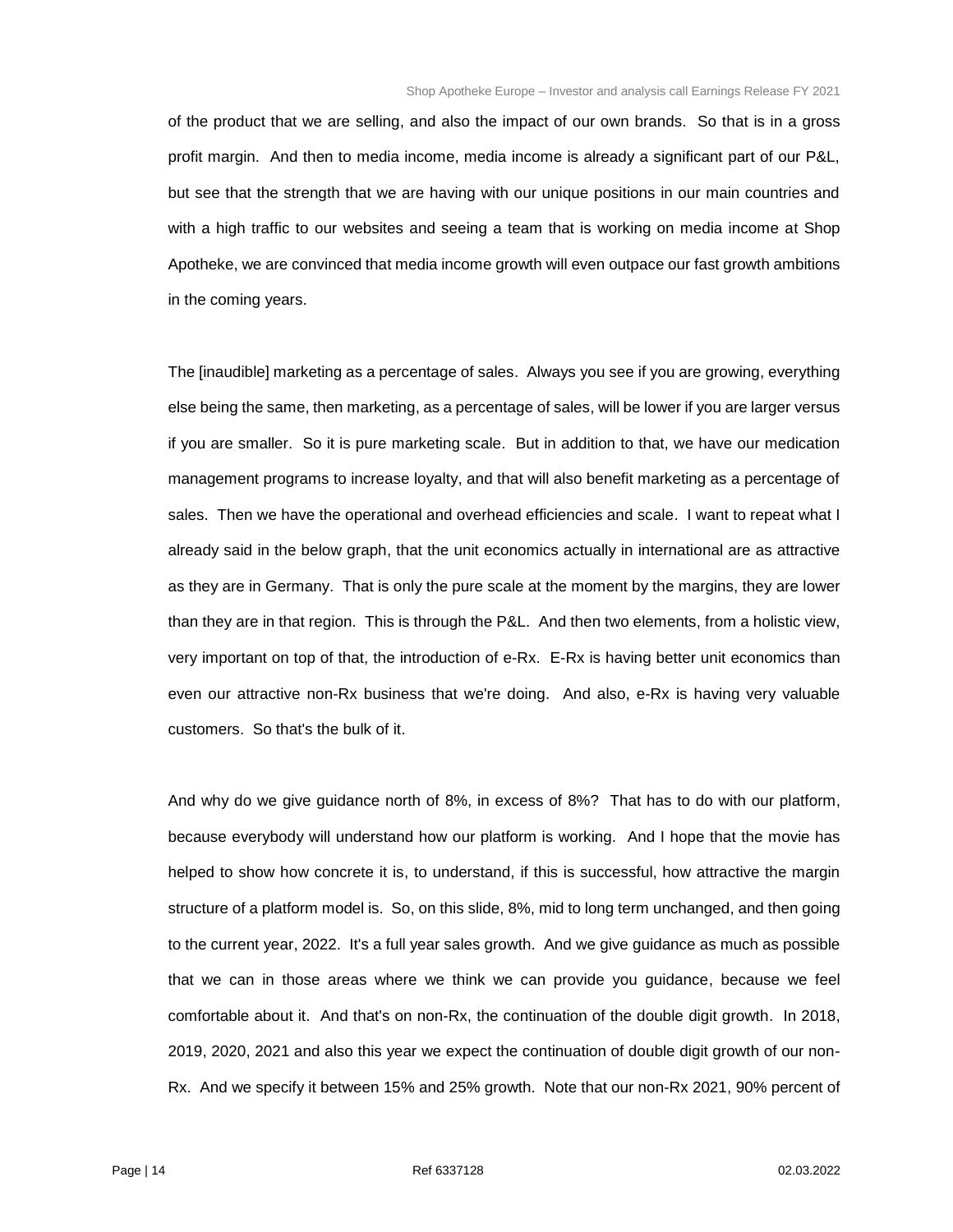our assortment, so this over €1.9 billion, we expect to grow between 15% and 25%. In Rx we don't give guidance for 2022. And please don't read that that we don't believe in Rx, on the contrary, I think Stefan made that very clear, that it's just too uncertain what the exact timing is of the rollout of early adoption rates. We don't give guidance on this, but this is, of course, perhaps, at the moment, more of an art than a science. So that's the full year sales growth.

The adjusted EBITDA in a range of -1.5% to +1.5%. And important for me to let you know that this includes what we plan to do when your e-Rx launches. So it's not like when e-Rx is launching in the middle of the year we will tell you, we need €50 million more of marketing. No. It's included in the guidance because we, as a market leader in Germany, think it's necessary to make it into a big success. The range of -1.5% to +1.5%, actually underlining that we have internally a business plan with a favorable outcome. But there are other scenarios the exact timing like on the e-Rx we talked about, but also the situation of uncertainty that continues on Corona, for example, and the impact of post-Corona on customer behavior that's a little bit less predictable. And also, it's giving us room to maneuver to take every day the right decision. But this is the guidance for 2022.

On the next one because today is already – next slide, please. Yeah, thank you. Because today is already March the 2nd, a little bit more color on Q1. Our [inaudible], we see that the strong growth continues across our geographies, meaning we see a continuation of double digit growth across our geographies in more markets. Please take into account that Q1 last year was a very strong quarter, both in non-Rx and in Rx of Shop Apotheke. So perhaps the growth in Q1 will be at the lower end of our guidance, or perhaps be slightly below, but get a full year guidance of between 50% and 25%. So the margin of Q1, everything else being equal, at Shop Apotheke we have the seasonality promotional also this year, so take that into account [inaudible]. I talk about the paper Rx, what we have been seeing is that from Q3 to Q4 also to Q1, we are seeing what we can say the bottoming out of the decline. We even had some analysts saying, "Hey, congratulations, your total volume of sales of paper output from Q3 to Q4 is increasing last year." But I said, "No, you cannot draw that conclusion because that's seasonality." So it is bottoming out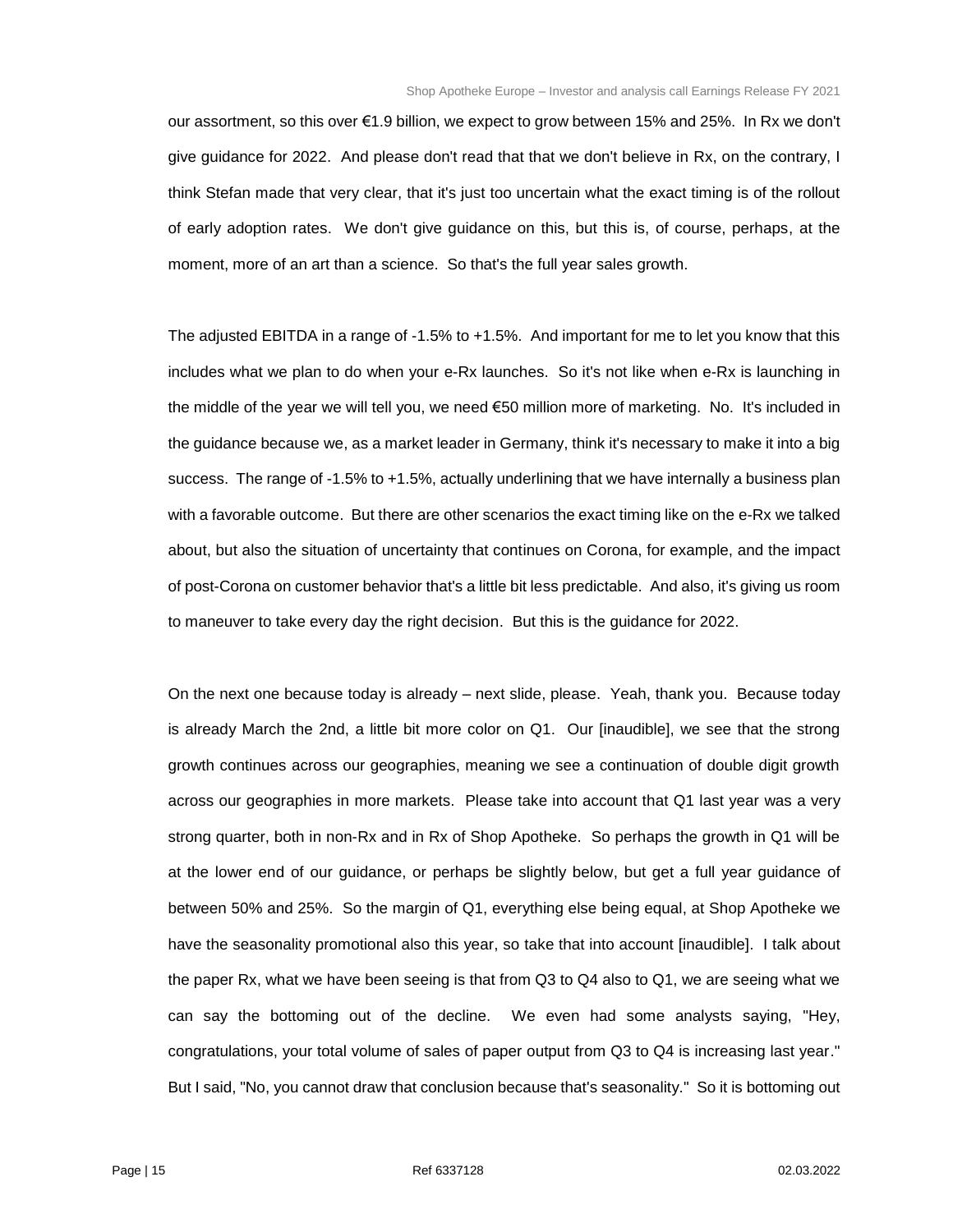of a decline. That's what we are seeing there. And also, in looking at Q1, please see that year over year we have the strong comparables of only a slight decline that we have had last year. That's the outlook growing fairly slightly normal rates, waiting for the e-Rx opportunity where we are ready for and we give you a margin range with its upside, and also potentially some room to maneuver if that is needed.

Before we go to the Q&A, quickly, I'm very happy to also show you this slide. We were acknowledged by a significant upgrade, by MSCI on our ESG rating. We increased from a five on the point of ten, 5.0, to an 8.1. And as you remember that already from 2019 to 2020 we make significant improvements in reducing our carbon footprint, so we did that already a year ago. The main driver last year was the acknowledgement of our very strong, both active and passive data privacy of our customers, the governments, how we see our company, and the management of how we treat our people. And that was acknowledged with an 8.1 in total, meaning that we are, in our industry, in the top 20% according to the ESG ratings. With this level change on MSCI, we conclude our presentation. So let us please go quickly to the Q&A.

- Operator: Thank you. And if you'd like to ask a question, please signal by pressing star one on your telephone keypad. Again, that is star one to enter the queue for questions. We'll take our first question from A of Jefferies. Please go ahead.
- A: Hi, Stefan and Jasper. Good to see you, I hope you can hear me. Three questions from my side, and I would like one by one. Firstly, on your guidance, I understand you don't guide on e-Rx for the top line, but you bake it into your profitability guidance. Could you walk us through your thinking here? And what basically changes if we reach, let's say, the steady down script by end of April, beginning of May? Would you have to change your full year guidance based on the early data? It looks like the significant more than 1% currently is going online in the near-term future. And a follow up on that would be your Zava cooperation. Based on my understanding, Zava did more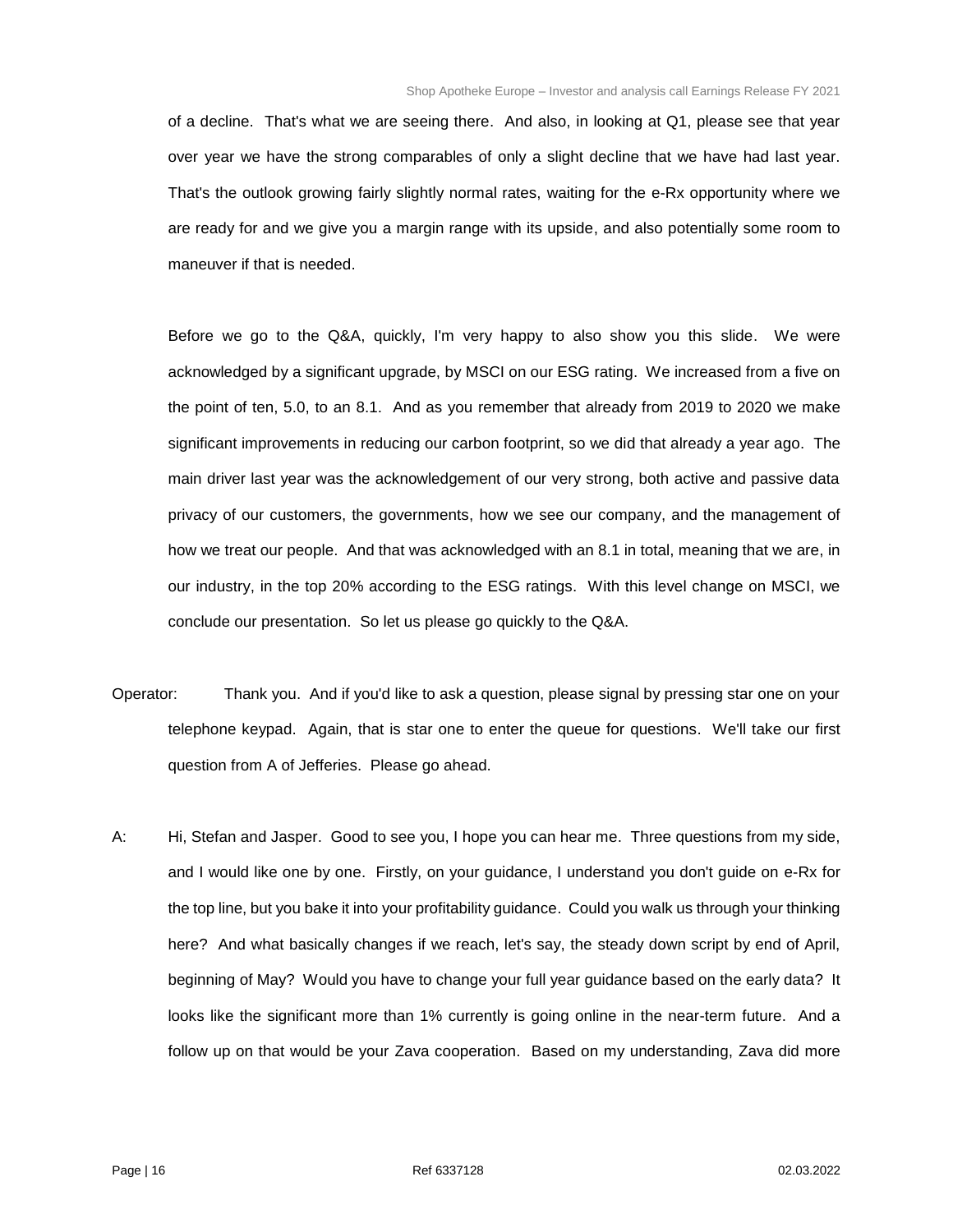than 250,000 e-scripts last year. How much of these are going to you, as those scripts are not really on the Gematic[?] dashboard?

- Jasper Eenhorst: First on is guidance, so I was trying to take that one. Yeah, it's exactly working. I think what you were implying, one of the reasons for the rage is that the exact timing is, of course, unclear. And you can imagine that if the e-Rx is being introduced a little bit later and we do a lot of marketing already in 2022, then we will end at the lower end of our guidance. At the moment, it will be earlier, then we will not only have increased marketing, but we will already also have a large part of the benefits that we anticipate that will follow from e-Rx. So then we will end up, everything else being equal, at the higher end of our guidance. That's exactly how it's working. That's one of the main underlying reasons for this guidance range. [Inaudible]. Stefan, you wanted to answer this one.
- Stefan Feltens: A, good to hear from you. We have to be a little bit cautious here because it's not just Shop Apotheke that's impacted if we disclose information, but also the other side, [inaudible]. So I can only say that we are receiving, and these are indeed electronic prescriptions, but they don't go through the telematics infrastructure. So perhaps we're a little bit more cautious than others in terms of how we present this. But what I can say with full confidence is every day we're getting hundreds of prescriptions through the cooperation with Zava from patients that are using the online doctor service that Zava offers. But, again, because there is another party involved, I'm sure you understand that we cannot disclose specifics here.
- A: Yeah, definitely. Secondly, on your logistic capacity, you stated in your press release that you can now fulfill 35 million orders per year from the Netherlands, and you will add on top with the Italian hub going live. This year you fulfilled around 20 million orders with some soft product[?] in the second and third quarter. Could you provide some color on how much capacity will be added with the Italian hub, and how much CapEx you will spend on that, plus how much room you have in the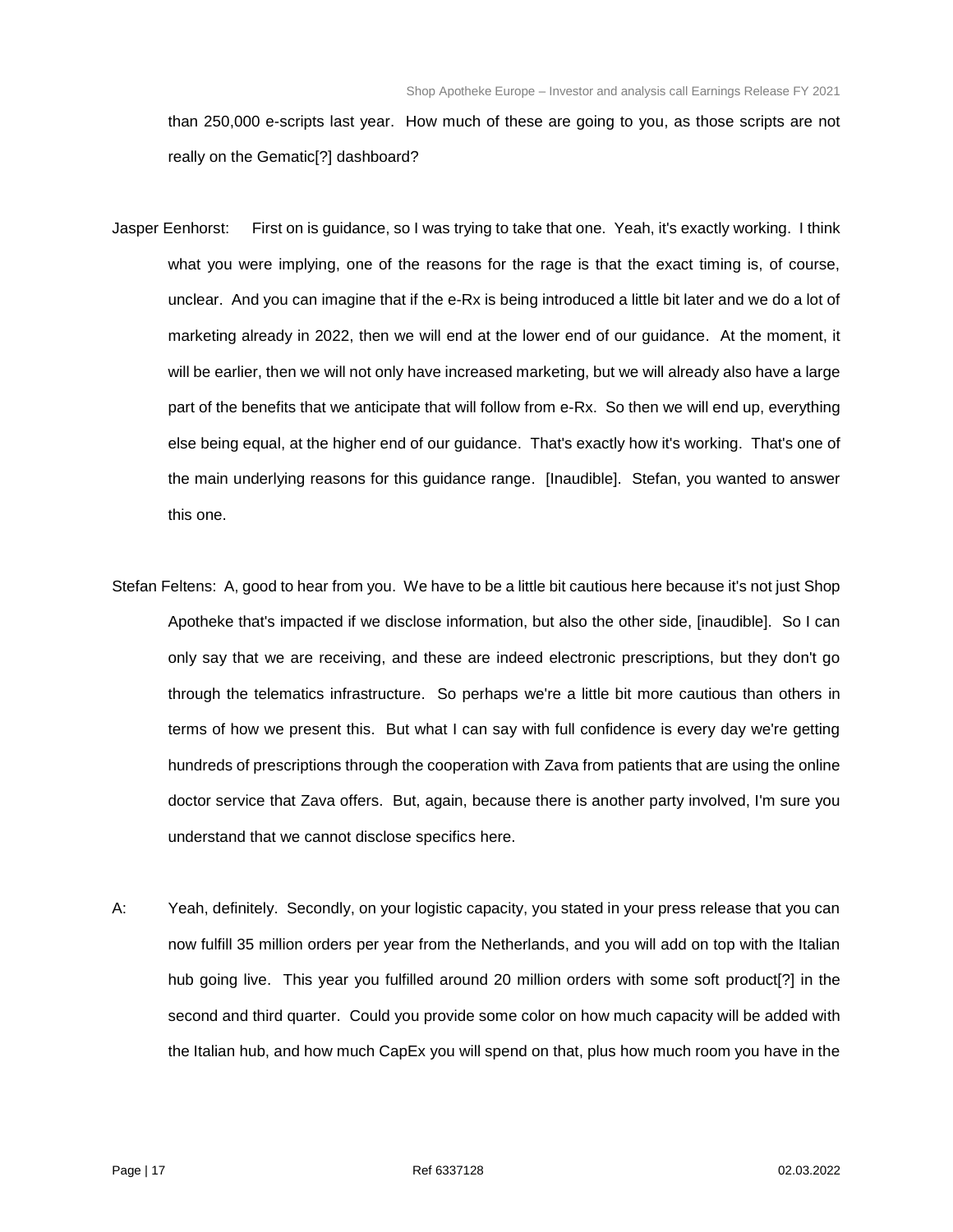Netherlands to grow further capacity? And also the degree of automation for the Italian hub would be interesting. Thank you.

- Stefan Feltens: Yeah. The Italian distribution centre is a very good distribution centre on a very good location, and we are going to open that already in the middle of the year. But it's a very different animal from the location we are having here. The total CapEx we needed for the current location, which is highly mechanized, was up to €60 million. And if you include operating leases, the capitalization of that is €100 million. Because we leased the building in Italy, including all the IT, it's significantly below €10 million that we're going to spend the total in Italy. So it's a straightforward distribution centre for the Italian markets. It can do a lot of sales and offer our ambitions there for the coming years. And I think of hundred millions of sales as the capacity that we have available in Italy, but it's not that mechanized way of working like we have in the Netherlands. Orders, everything we can say there, €3 to €5 million, last year we did €20 million. Then we have Italy, it's minimum [inaudible]. Well, the only statement we make there with the new facility that has been operating flawlessly in the past month, we more than doubled our capacity.
- A: Okay, that's good. And the degree of automation in Italy. Is it comparable?
- Stefan Feltens: No, absolutely not. No, it's very different, but I think the efficiency will be comparable. Yeah, because it's just one country and the density of your [inaudible] that you are doing, with those volumes, it doesn't make sense. Here we have a thing that's doing billions of sales and there we have a different distribution center. And then it doesn't make sense, from my perspective, to invest in mechanization as much. That's my experience with online grocery that often doing it the old fashioned way is more efficient. But unless you have big volumes like we're having here in the central hub. A, you have been to our old facility, to the previous facility, that gives you an idea of what the facility in Italy, how it's going to be operated initially.
- A: Okay. Yeah, but it still had a degree of automation, right, it was 50% and now you said–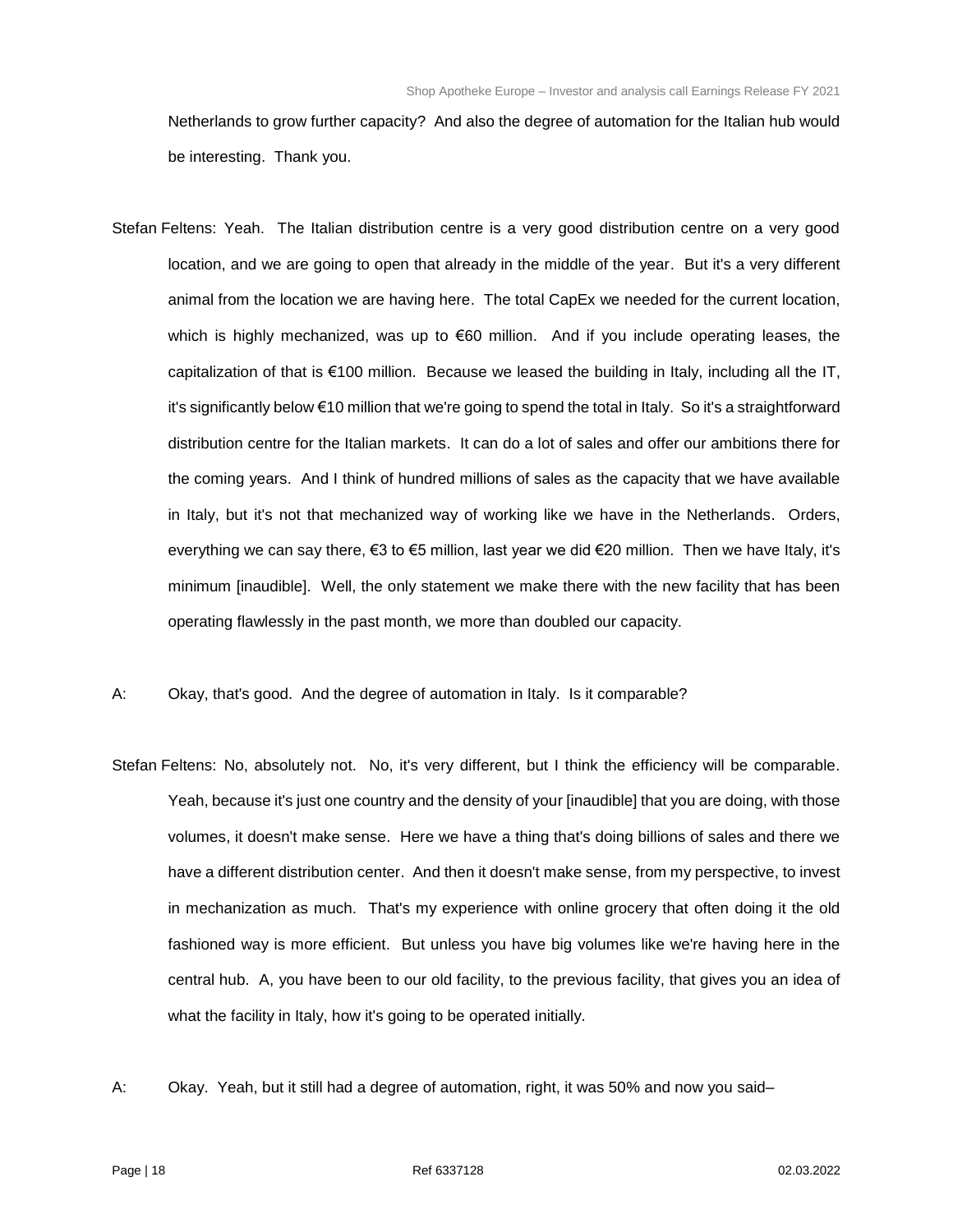- Stefan Feltens: Yeah, we have. And it's also all digital, just to be clear. It's all digital. People work with scanners, et cetera. So we have very good, clear, efficient operation that we're planning to do in Italy.
- A: Okay. Lastly, on your current training, you put it on the last slide, OTC was going quite well in Q4 and spilled over into Q1. Could you comment a little bit on the fact that it's still in your business coming from COVID products flu season? How do you see the France impact and the Italian impact? And lastly, would be on the adjustments for 2022 for M&A transaction, what should we expect there on the adjustment side for [inaudible]?
- Stefan Feltens: OTC, no, limited impact. Seeing our numbers of double digit growth, the fact that we did, for example, sell more self-tests in Italy in January, that's not moving the needle, it's just a benefit. It's just rounding. The total number in Q1 will be on the lower end of our guidance because of the storm last year. We have a full year guidance of 15% to 25%. We ended the year with all the traffic records that we had to our websites, so that's the momentum, how we enter there. [Inaudible] on the OTC, the other question was?

Jasper Eenhorst: [Inaudible].

- Stefan Feltens: The [inaudible], okay. You know what our purchase prices are. We disclose everything, we did already with the half year results and also in the annual report for both acquisitions. The earn-up element of that is basically taken. We need to take the full first year, half of the second year, one period of the third year. And that's why it's much more in the first year than it's in the second year, and it's only one third in the third year. So it's going to be significantly below the €2.5 million that we had this year.
- A: Okay. Thank you very much. I'm jumping back into the queue.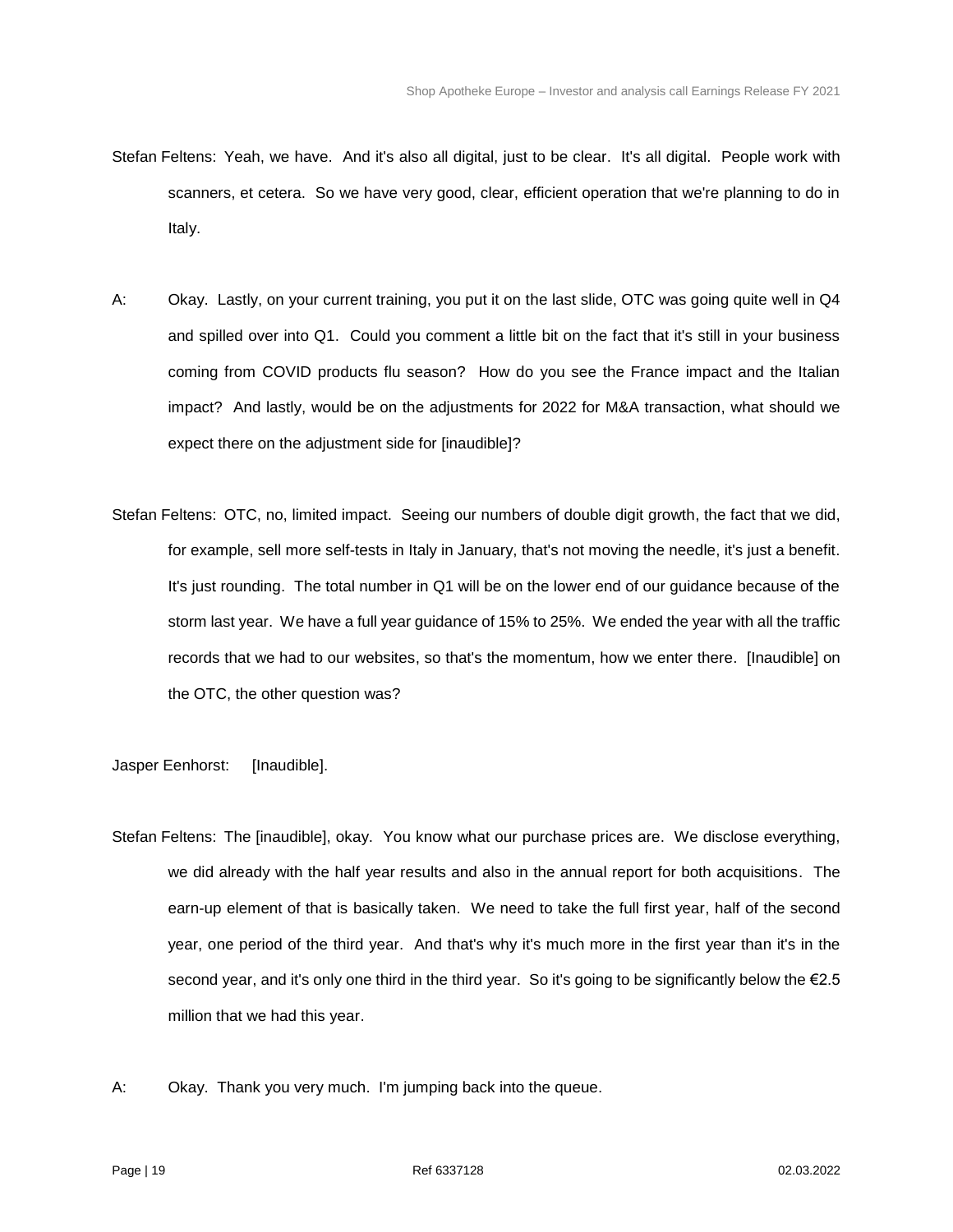Stefan Feltens: [Inaudible], it's about early special[?] impact this year accounting, but for us it is actually in the nature also acknowledged by accountants, its purchase price, yeah, but we account for it in the adjusted level cost.

A: Perfect. Thank you.

Stefan Feltens: Thank you for your question. [Inaudible].

Operator: We'll take our next question from C of HSBC. Please go ahead.

C: Yeah, thanks, guys, for taking my questions, two, if I may. So, first, looking at the e-Rx numbers, I know you're probably not going to like the math one to one. I understand the sample size with less than 3,000 e-Rx processed until yesterday, it's still very very small. I'll take them, but nevertheless, your share around the 3% is arguably not a bad start. If we were to add numbers from your competitors on top, whatever the real number is going to be, somewhere 6%, 7% ish, I would guess. That's a decent start for the project. Given the small sample size, how do you view those numbers? Is this primarily driven by a lot of people wanting to try out the new the new method? Any comments on that would be will be interesting for me.

And then second question on your non-Rx growth guidance. Obviously, you didn't guide between segments, but is it fair to assume that even the [inaudible] region would be able to deliver the low end of your guidance? That is, are you fine with us assuming at least 15% growth in Germany? And then, sorry, a third small one just on CapEx for the full year, if you have a view on that, also would be helpful. Thank you.

Stefan Feltens: I'll start with the e-prescription. I know that we all love to do our math, but I think the numbers are still pretty small overall in terms of we are processing 85 prescriptions. I think the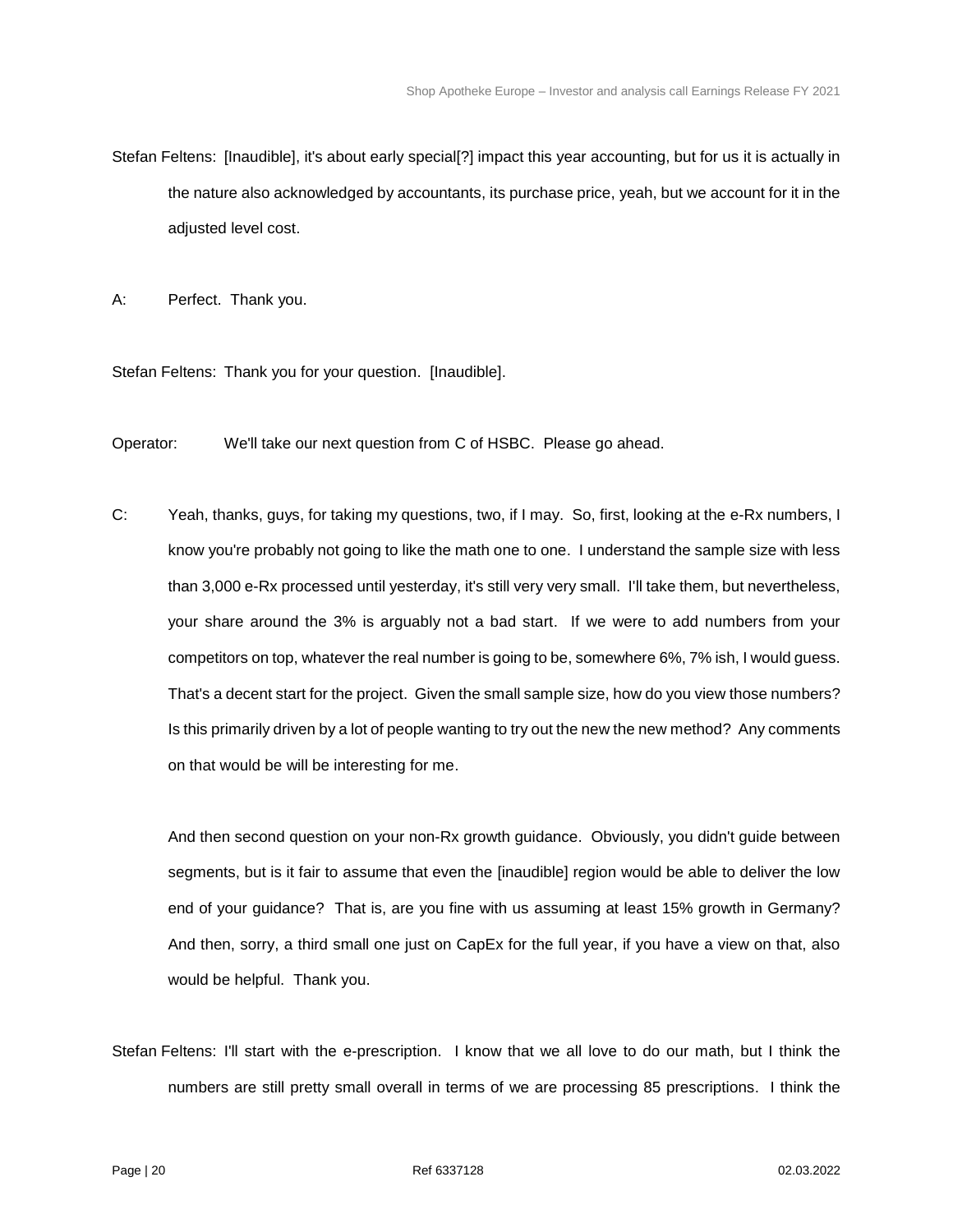sample size is too small to draw any conclusions from this in terms of future market shares. For us, it is important that we can say with confidence that our systems, our processes are working. We can't wait to get started. When you follow the Gematic[?] dashboard, you see it's not just at the number of prescriptions, e-prescriptions, and, again, this is important, that have gone through the telematics infrastructure. It's increasing every day, but the daily – we see an upswing in terms of the daily number. So it's not just that we are on a linear function, but it's better than a linear function. And I know I'm repeating myself there. Everything that we are seeing, we assume that in terms of e-prescriptions issued by physicians, we should probably, in early Q2, get to the 30,000 in terms of going to the whole process, e-prescriptions reimbursed by statutory health insurers in Germany we're probably approaching the end of Q2 this year. So everything we're seeing so far, for us, it is encouraging. It confirms our thinking that we first conveyed to the market in October last year.

Jasper Eenhorst: Yeah. Of course, yeah, I really like the mathematics that you're doing, and which is leading to a very positive conclusion based upon the 100 versus the 3,000, but that's really the sample size is too small, so it's too early to do that. I cannot support it, but that I understand the question.

[Inaudible] your question whether we can break it down into segments, now we only have guidance on the total, and I can tell you that the international is most likely going to grow significantly faster than [inaudible]. So you question was, will there be growth in [inaudible] at the lower end, so that means close to 15%? I cannot confirm that, but I will be really surprised if we don't grow double digit there actually with the momentum that we are having there, so it will be somewhere there, but at least more than 10%.

CapEx, we don't have guidance on that. Of course, we don't have a repetition at these procedures of the acquisitions we did last year. We also have, in Italy, only a limited number, because we will continue to invest in IT. Numerous of the exact percentage will, of course, depend on the